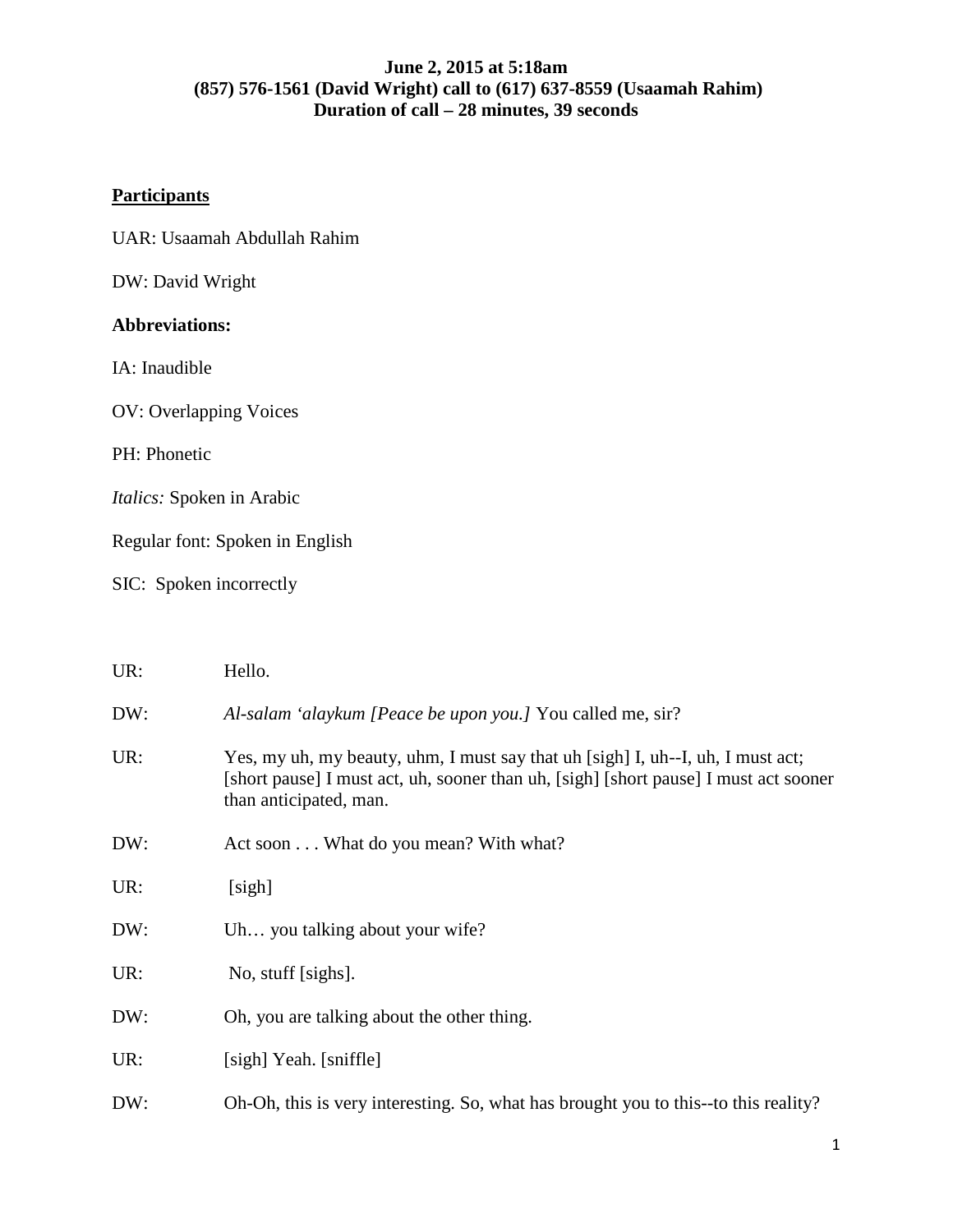| UR: | [sigh] I don't know, man, but uh, just you know, I had, you know, I woke up for<br><i>fajr [dawn]</i> and, uh, I couldn't sleep after that. You know, I had this uh, I was<br>talking to the brother and, you know, he said that uh, there was some, you know,<br>some things that was gonna [sic] go, you know, that was gonna [sic] go down<br>with some brothers, uh. [sigh]                                                                                                                                                                                                      |
|-----|--------------------------------------------------------------------------------------------------------------------------------------------------------------------------------------------------------------------------------------------------------------------------------------------------------------------------------------------------------------------------------------------------------------------------------------------------------------------------------------------------------------------------------------------------------------------------------------|
| DW: | He said there was some uhm One second, I'm putting you on, all right go<br>ahead, say-say it again.                                                                                                                                                                                                                                                                                                                                                                                                                                                                                  |
| UR: | What's that?                                                                                                                                                                                                                                                                                                                                                                                                                                                                                                                                                                         |
| DW: | All right, so, talk again. I'm sorry, I-I plugged in the thing so I can hear you<br>through the car stereo. So what were you saying?                                                                                                                                                                                                                                                                                                                                                                                                                                                 |
| UR: | Yeah, uhm, there's some-some uh I was talking to the brother and uh, you<br>know, there are some things that's gonna [sic] be going, uh, on the Fourth of July.                                                                                                                                                                                                                                                                                                                                                                                                                      |
| DW: | Ooh.                                                                                                                                                                                                                                                                                                                                                                                                                                                                                                                                                                                 |
| UR: | And, uh, but I can't wait that long, man.                                                                                                                                                                                                                                                                                                                                                                                                                                                                                                                                            |
| DW: | You said, you can't--you can't wait until the Fourth--you mean?                                                                                                                                                                                                                                                                                                                                                                                                                                                                                                                      |
| UR: | No.                                                                                                                                                                                                                                                                                                                                                                                                                                                                                                                                                                                  |
| DW: | I'm trying to grasp--I'm trying to grasp So you're saying you can't--you can't<br>wait until--you can't wait until the Fourth.                                                                                                                                                                                                                                                                                                                                                                                                                                                       |
| UR: | Yes-Yes.                                                                                                                                                                                                                                                                                                                                                                                                                                                                                                                                                                             |
| DW: | Oh, I see. Well uhm, [noise] well uh, what I was saying, is uh, it's a very--it's a<br>very, uhm, [noise] it's a very uh, beautiful and-and interesting thing; and uhm,<br>this is the week that I actually hear back from uh, from the embassy <i>insha' Allah</i><br>[God willing], and this will be the final token, which is the deciding factor of<br>what's going to happen from this point onward. Uhm, and if-if everything is a go,<br>then <i>insha' Allah [God willing]</i> , I will be leaving. If everything is not a go--If<br>everything is not a go, then $uh \dots$ |
| UR: | [OV] How-How long will you--How long will you, uh, have the car for?                                                                                                                                                                                                                                                                                                                                                                                                                                                                                                                 |
| DW: | How long will I have the car?                                                                                                                                                                                                                                                                                                                                                                                                                                                                                                                                                        |
| UR: | Yes.                                                                                                                                                                                                                                                                                                                                                                                                                                                                                                                                                                                 |
| DW: | What car?                                                                                                                                                                                                                                                                                                                                                                                                                                                                                                                                                                            |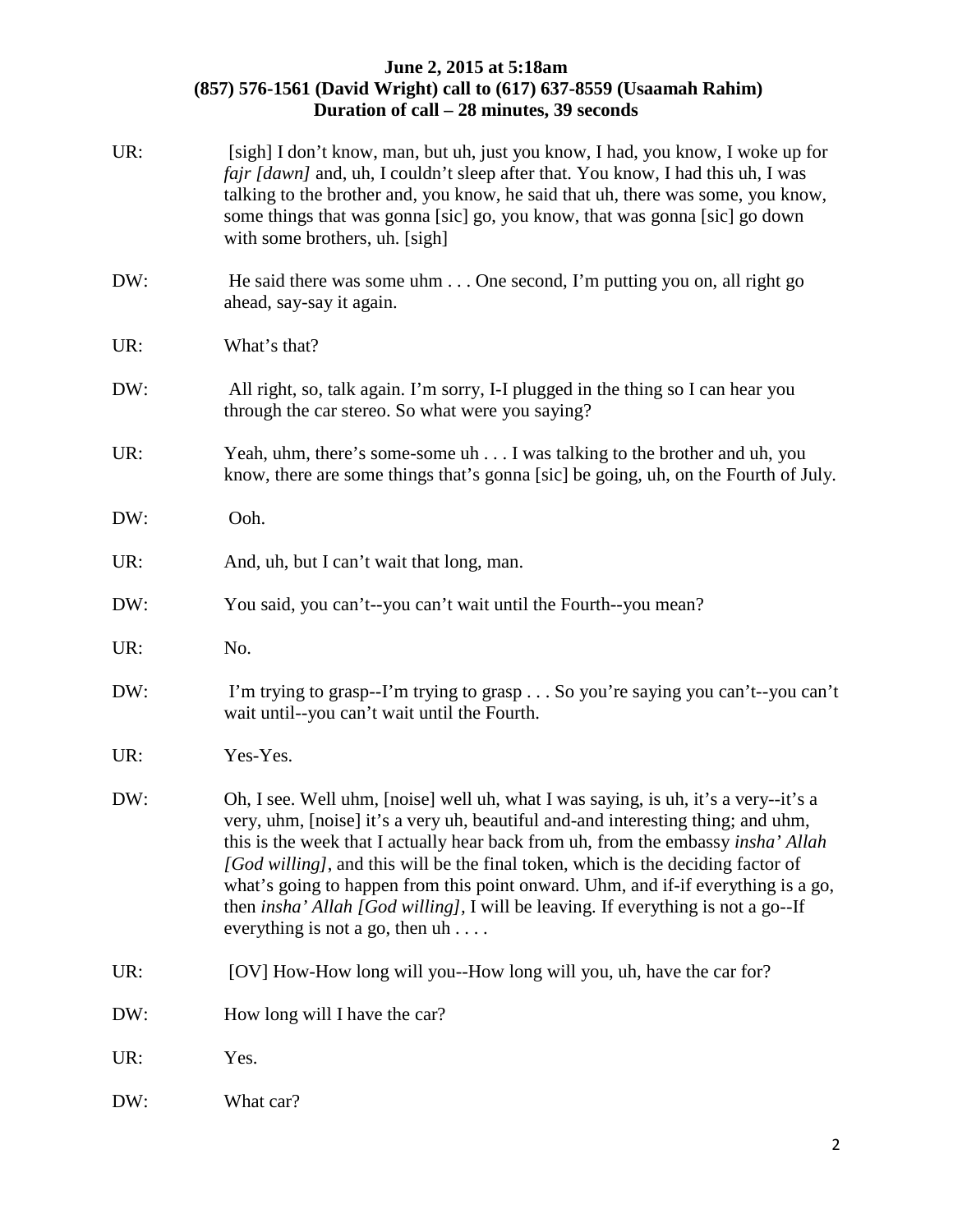| UR: | You said you are plugging into the car stereo.                                                                                                                                                                                                                                                                                                                                                                                               |
|-----|----------------------------------------------------------------------------------------------------------------------------------------------------------------------------------------------------------------------------------------------------------------------------------------------------------------------------------------------------------------------------------------------------------------------------------------------|
| DW: | Oh yeah, this is I just came from-low and behold-someone who contacted me<br>I just came back from uhm, from uh, Leo's house.                                                                                                                                                                                                                                                                                                                |
| UR: | Oh, ok.                                                                                                                                                                                                                                                                                                                                                                                                                                      |
| DW: | [UI] I went back to Leo's house, and I'm headed back home, because my mom--<br>she needs help. In about--                                                                                                                                                                                                                                                                                                                                    |
| UR: | [OV] Alright.                                                                                                                                                                                                                                                                                                                                                                                                                                |
| DW: | [OV]--five minutes, [UI] gonna go to work.                                                                                                                                                                                                                                                                                                                                                                                                   |
| UR: | Well, I'm gonna [sic] pull the money out in cash and uh, [noise] I'm just gonna<br>[sic] pull it out now.                                                                                                                                                                                                                                                                                                                                    |
| DW: | Are you--Are you try--Are you trying--Are you trying to figure out where Oh,<br>you're trying to go to New York?                                                                                                                                                                                                                                                                                                                             |
| UR: | No.                                                                                                                                                                                                                                                                                                                                                                                                                                          |
| DW: | You're not, but I'm trying to understand. Wait, you're not trying to go to New<br>York?                                                                                                                                                                                                                                                                                                                                                      |
| UR: | No. [clears throat]                                                                                                                                                                                                                                                                                                                                                                                                                          |
| DW: | Oh, maybe $I \ldots$ .                                                                                                                                                                                                                                                                                                                                                                                                                       |
| UR: | I'm going to uh, I'm gonna [sic] pull the-the money out today.                                                                                                                                                                                                                                                                                                                                                                               |
| DW: | Oh, wait a--Oh, wait a minute! Oh uh, you are going to be, uh, you're attempting<br>to go on vacation, I see.                                                                                                                                                                                                                                                                                                                                |
| UR: | Yeah, I'm gonna be on vacation, right here in Massachusetts.                                                                                                                                                                                                                                                                                                                                                                                 |
| DW: | Vacation. $\ldots$ Oh, ok, uhm $\ldots$ .                                                                                                                                                                                                                                                                                                                                                                                                    |
| UR: | So, I'm going to pull out the money and, uh--off my card--and I'm-I'm going to<br>give you uh, what I can, uhm, if not the entire 500 or close to it, and uhm Uh,<br>well I probably can't give you the entire uh, the whole 500, because uh, I'm<br>gonna [sic] buy my wife a ticket back-to go back to Jersey. Because there is no<br>point in leaving her here, where no one will help her go back. So, I'm just gonna<br>send her back-- |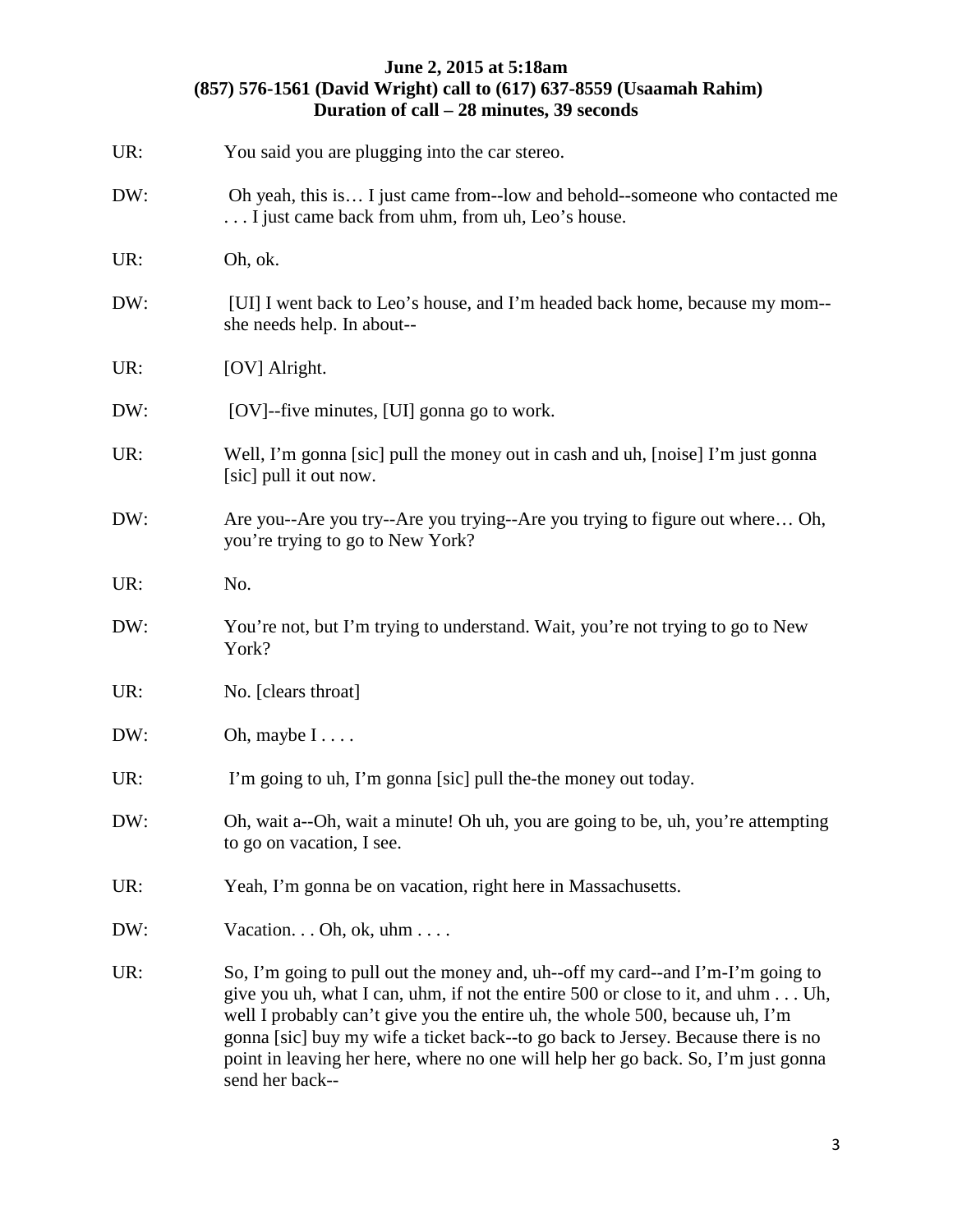- DW: Uhm. UR: --and book her ticket for this week, and uh, if not, within the next day-so, because, uhm, if not today, then tomorrow. I'm-I'm going to uh, I'm just going to uh…I'm going after them, those boys in blue. Because, uh, it's the easiest target and uh, the most common is the easiest for me, and I, *insha' Allah [God willing]*, I'll make it to *jannah [paradise],* because this *dunyah [worldly life]* is not worth it, it's not worth it. DW: This is a reality and uhm, if-if *Allah 'azzah wa jall [God the Great and all Mighty]* has-has-has called you to this reality, then *insha' Allah [God willing]* what he--what he has waiting for you is-is either, uh, is either uh, victory or-or *jannah [paradise]*, if-if-if uhm . . . But I was just telling you about, what the shayikh said about… there is always--there is always that, uh, that special time; and when the time comes, uh *Allah 'azzah wa jall [God the Great and all Mighty]* is going to, uh, call that individual back. He will call that individual back, uh, you know, so uh, so *subhan Allah [glory be to God.]* That's uhm, that's very--that's very-- that's very beautiful. Uhm, but I just… I want to remind you--I want to remind you that uhm that uh--that uh, you know, you always want to have the best preparation for going on vacation. You know, and uhm, and-and-and this particular situation, you could be--you could be, you know, derailed, or be picked off before you even get close enough. Uhm-Uhm, because of the colored [PH] preparation. If you catch my drift? You could be . . . . UR: [OV] That's fine. DW: And that's-that's fine, and *hamdulillah [Praise be to God], Allahu Akbar [God is great.]* UR: [OV] That's fine. DW: Because, also-also, that's also, what I am saying is also not a guarantee, because you actually--you actually could get, you know [UI]--if you know what I mean. So, *hamdulilllah [praise be to God],* uhm, yeah uhm, did you have a specific time--without actually saying it--a specific time, timeframe that you intended on? UR: No. But, it will be if-if not today, then tomorrow, *insha' Allah [God willing]*
- DW: *Subhan Allah [Glory be to God.]*

UR: And,  $uhm \ldots$ .

DW: Oh, wait a minute, so you wait-wait . . . Just-Just so I understand, so you say . . . So you're not-- So you're not uh, you're not going for what we talked about before. You are talking about something different!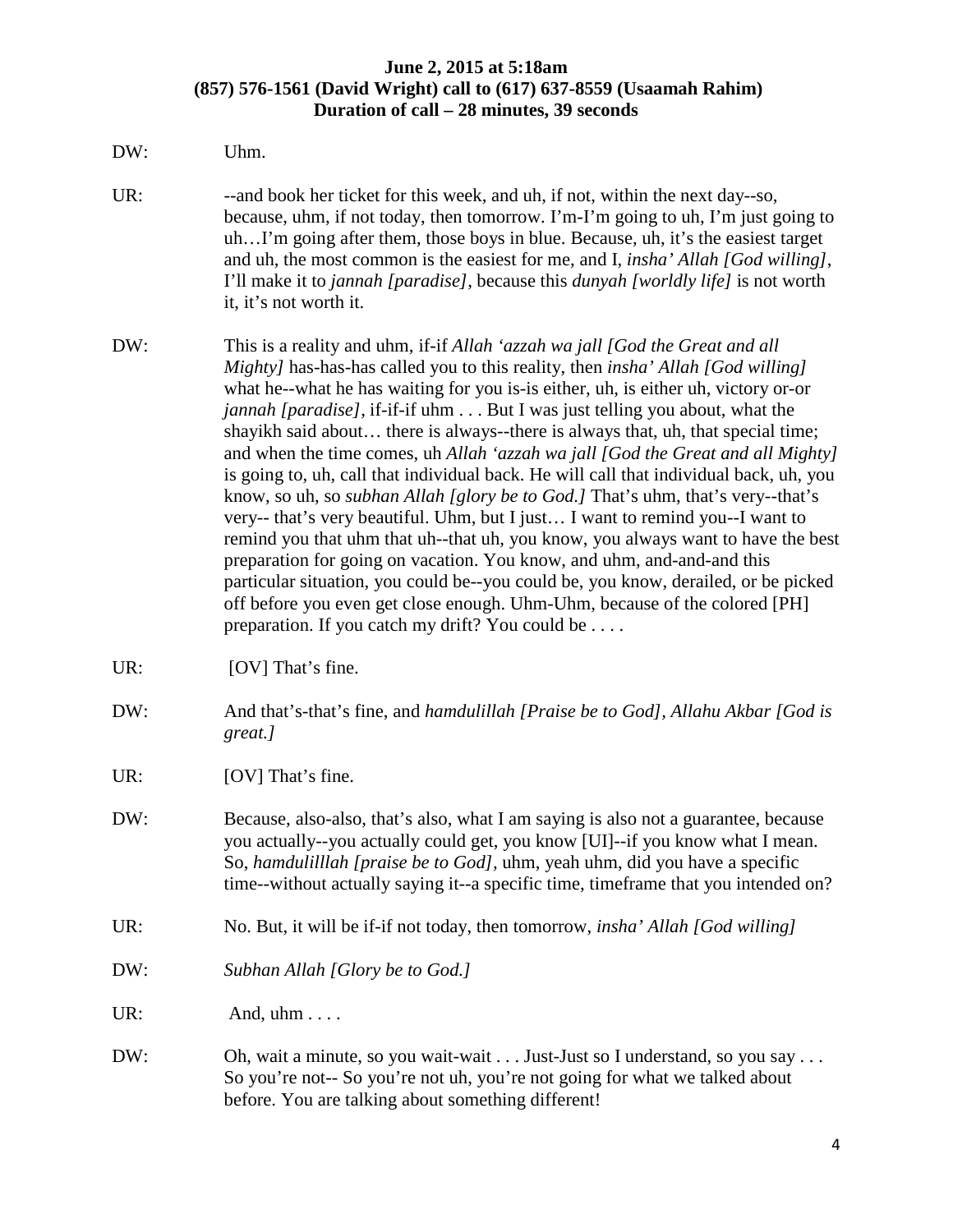- UR: No, it's gonna [sic] be local. DW: Ohh- Ohh! Dang, them juicy necks is intense [sic]! Dang, *Subhan Allah. [Glory be to God], Subhan Allah [Glory be to God.]* UR: What . . . I don't know. So, uhm, make *du'a [prayer]* for me and, uh, *hamdulillah praise be to God,* it's, uh… DW: Dang it, I feel, I feel so--I feel so left out. UR: You don't have to feel left out, because you have your own plan. What *Allah [God]* plans, you never know. Just yesterday, I was sitting here [PH] and uhm, I felt like, uhm, I felt--I felt like my, like my intention, I fe--I fe-- . . . I-I felt like I was uhm, like I was, I felt like I was losing--I was losing my intention, you know, because, it uh . . . When I was at work, I-I was getting, you know, so many compliments. You know, my boss calling me and giving me all these compliments, you know about, you know, the great job I've been doing--and all this stuff. It's just the-the *dunyah [worldly life],* it's just you know, trying to, you know, get his claws in me--
- DW: [OV] Um-hum
- UR: [OV]--to make me just put it off. You know, I'm doing what I'm doing real well at work, I could even probably get a promotion, you know, make a little bit more money, you know. I'll be able to save up a little bit more money and prepare [sigh], but all that is from *shaytan [the devil].* And, I'm telling you it's-it's all from *shaytan [the* devi*l.]* It's just him trying to delay you, until your heart deviates and you don't have that--you don't have that drive and that-that intension.
- DW: [OV] That fire.
- UR: And that sincerity to *Allah [God]*.
- DW: Umm.
- UR: So when I woke up, so-so when I woke up this morning and I-I prayed *fajr [dawn]* and I can't go back to sleep. I couldn't sleep because all I kept thinking about was what I was talking to the brother about, and uhm, about what's going down on that day. And uh, it just, you know, I-I can't even wait! Because if I can- -if I can meet my Lord sooner than that, why should I have to wait a month? I shouldn't have to wait a month. I'm saying, before all--using this money to--you know, to purchase this and to purchase that, I've already made my purchases. What is--What is mine ... I-I already made my purchases, I have what I need.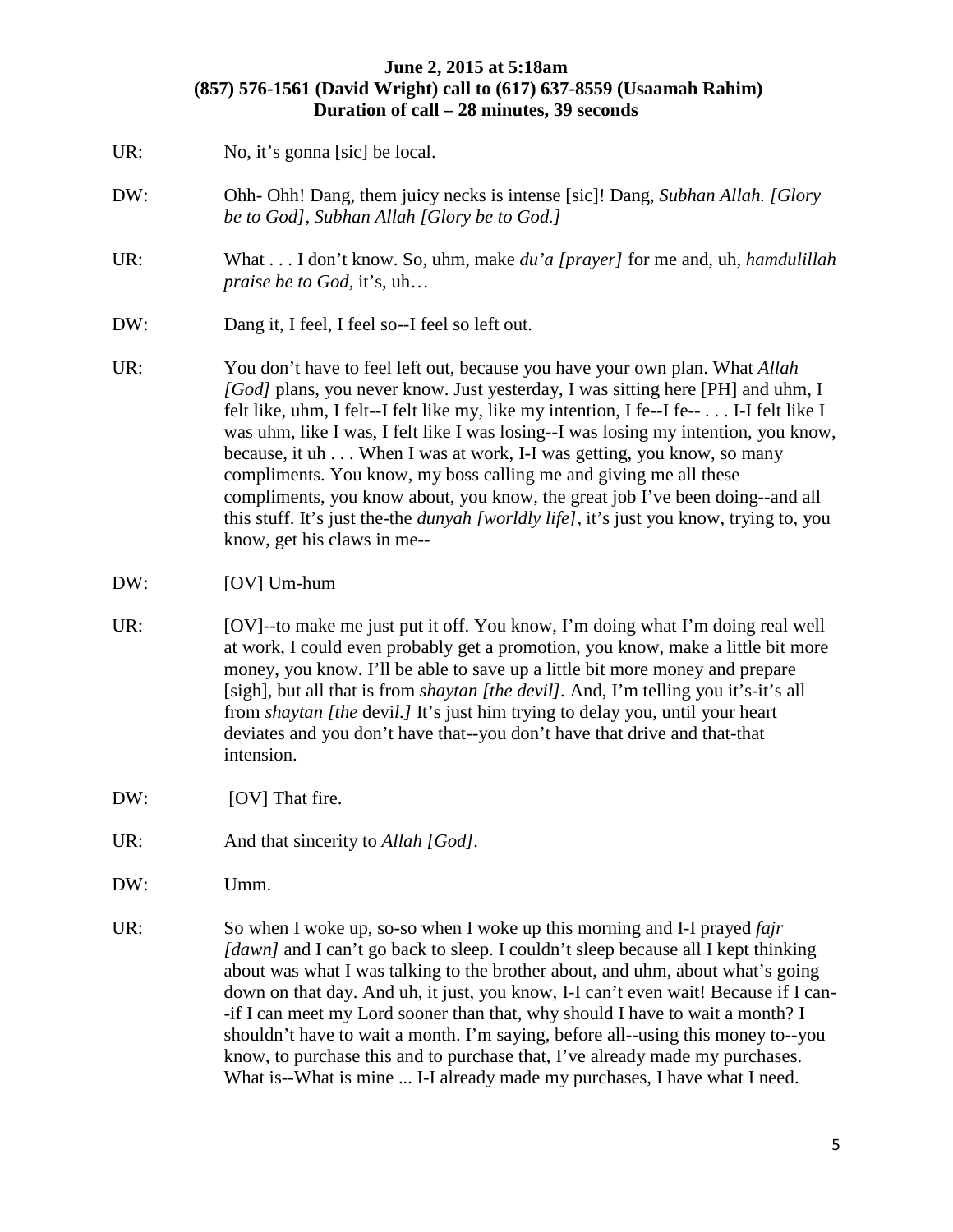#### DW: Yeah.

- UR: Now, all I have to do is... I'm just going to ask my wife to forgive me for, uh-uh, not giving her- her entire *mahr [dowry]*, and for her to, uh, just basically forget about the *mahr [dowry],* because I can't pay it. And I'll just send her back her way and, uhm, I'll send her back her way, and it will be as though she never met me. And if anything, I'll try to give her like maybe, you know \$50 or \$100, and uhm, and then I'm going to, I'm gonna--I'm gonna [sic] try and give you the rest, which would probably be like, uh, 400, or like 300, or 350, or something like that. But I have to--I have to buy her ticket. But, uhm, once I pull this money out of my bank, I'm breaking my pocket so, uhm, I'm not uh, I'm not waiting another two weeks to get paid again. So I'm uh, I'm gonna pull the money out in cash and I'll leave it, uh-uh-uh, I'll leave it--I'll leave it with your Nana.
- DW: Oh yeah?
- UR: And, uhm . . . So, you'll be able to just get that from her, and I'll tell her that it's for you, for your trip.
- DW: *Subhan Allah [Glory be to God]*
- $UR:$  [OV] And uhm ....
- DW: You know--You know, uhm, this is a, this is such a-such a-a beautiful, a beautiful moment, such a beautiful moment in time. One thing I will request--One thing I will request is that, uh, uhm, your information, your-your exact, your exact, uhm, your exact contacts . . . You send that to my-my email, for my--for my [PH] Twitter, you know the Twitter I use. You know [UI]
- UR: I'll Twitter it to you.
- DW: You send it to my-my Twitter, and you completely wipe out everything on your- on your, uh...
- UR: Yeah, I'm going to refresh--I'm going to refresh uhm, my entire lap top.
- DW: Yeah, to its factory setting, and-and you also-- you also uhm, you take any of your uhm, because it's-it's, uh . . . If you have anything that you have that you wanna write, and uhm [UI]
- UR: [OV] Yeah, I'm-I'm gonna be up. This will probably be my last day at uh, work and, uhm, so when I go, I'm just going to continue as usual and uhm . . . So I'll be up from now until like, before [PH] I go to work, and I'm gonna start uhm … I'm gonna [sic] write some stuff and uh--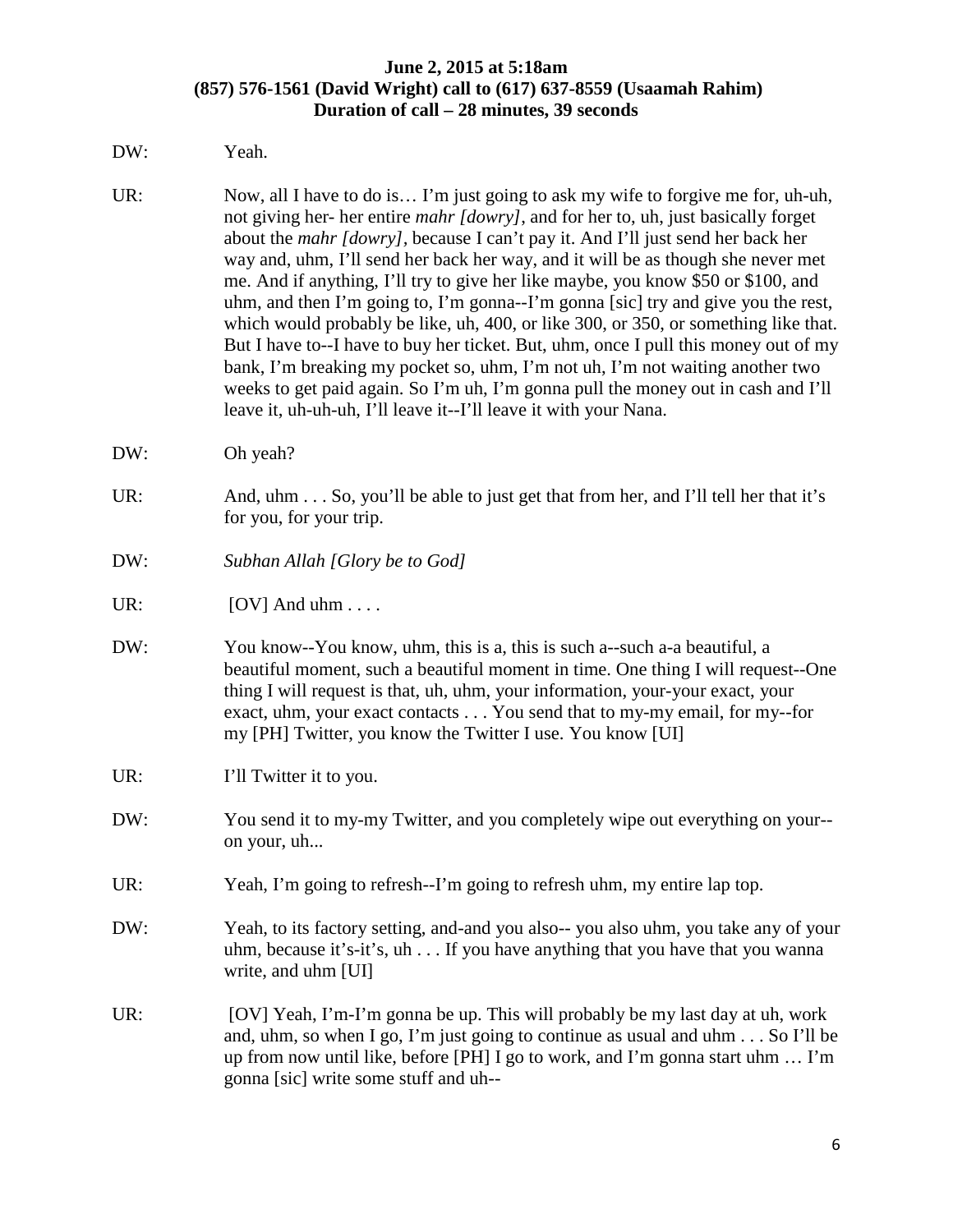- DW: [OV] Yeah, your... whatever you have left of-of-of your-your will. If that's the will that you want my Nana to see, in regards to your possessions--the things you have--make that as the last [UI]
- UR: [OV] What [PH]? I can't hear you.
- DW: Anything, your-your-your will for possessions--that you want to write--
- UR: Yeah.
- DW: [OV]--to my Nana--to my Nana, make sure that--make sure that you, uhm, make sure that you leave that specific will of your possessions to my Nana. And-And then, and that, uh, and anything else in regards to *[Dawlah] State --*the last things you want the-the rest of the--of the people to know in regards to *Al-Dawlah [The State],* you-you also email that to me. Send that to me, to my email--not to my- any-any of my Gmail accounts, but to my Yahoo mail account. That's the uhm… I'll text that to you. Uhm-Uhm, to that, to- to that effect, and uhm, *Subhan Allah [glory be to God],* of course, uhm, I-I absolutely will-will make *du'a [prayer].*  This is a--This is a wonderful moment.

And uhm… But remember, make sure your heart is prepared for two things--two things. One, either-either victory or the other is--the other one being martyrdom. Because-Because, uh, *Allah [God]* may empower you for one, and not for the other. So you have to be prepared for that. You know, and uhm, if . . . But if it's something, if it's the second one you are seeking . . . Because we must put in all our efforts, for the objective, for the goal. Not to just, you know, to be succumbed to that [sic], but for the goal. [UI]

- UR: No, my-my goal, since when I called you is uh-uh... My objective is that I just want to meet *Allah [God],* because I know that, uhm, the *akhirah [afterlife]* is better than this *dunyah [worldly life.]* And uhm, since *Jihad* is a way out, it's a way to-to be with *Allah [God]*, and to get out of this *dunayh [worldly life],* and you know, maybe to be amongst the company of the righteous. And because it'sit's, especially because it's-it's in this era right now, and it's not, and it's-it's, and it's-it's not something random. And I already gave my *bi'ah [allegiance]*, so it's not a random vigilante attack. It is what it is; I have my bases covered.
- DW: *Hamdulillah [Praise be to God]*, then you--then you must, you must pursue forth to this reality, uhm, have-have-have *tawakkkal [rely]* in *Allah [God]* [sic], andand-and do what must be done. This is a reality, this is what we've-we've all have spoken about. It's been a year since . . . It's been almost a year since I first brought it to your attention, and since it was first brought to my attention. So, uhm, uh, *hamdulillah [praise be to God]* for that reality and uhm, I definitely will make, uhm, *du'a [prayer]* for you in this regard. Uhm, and uh, and you know... But I-I... Why it's going to be interesting for me is because uhm-uhm, and uhm ...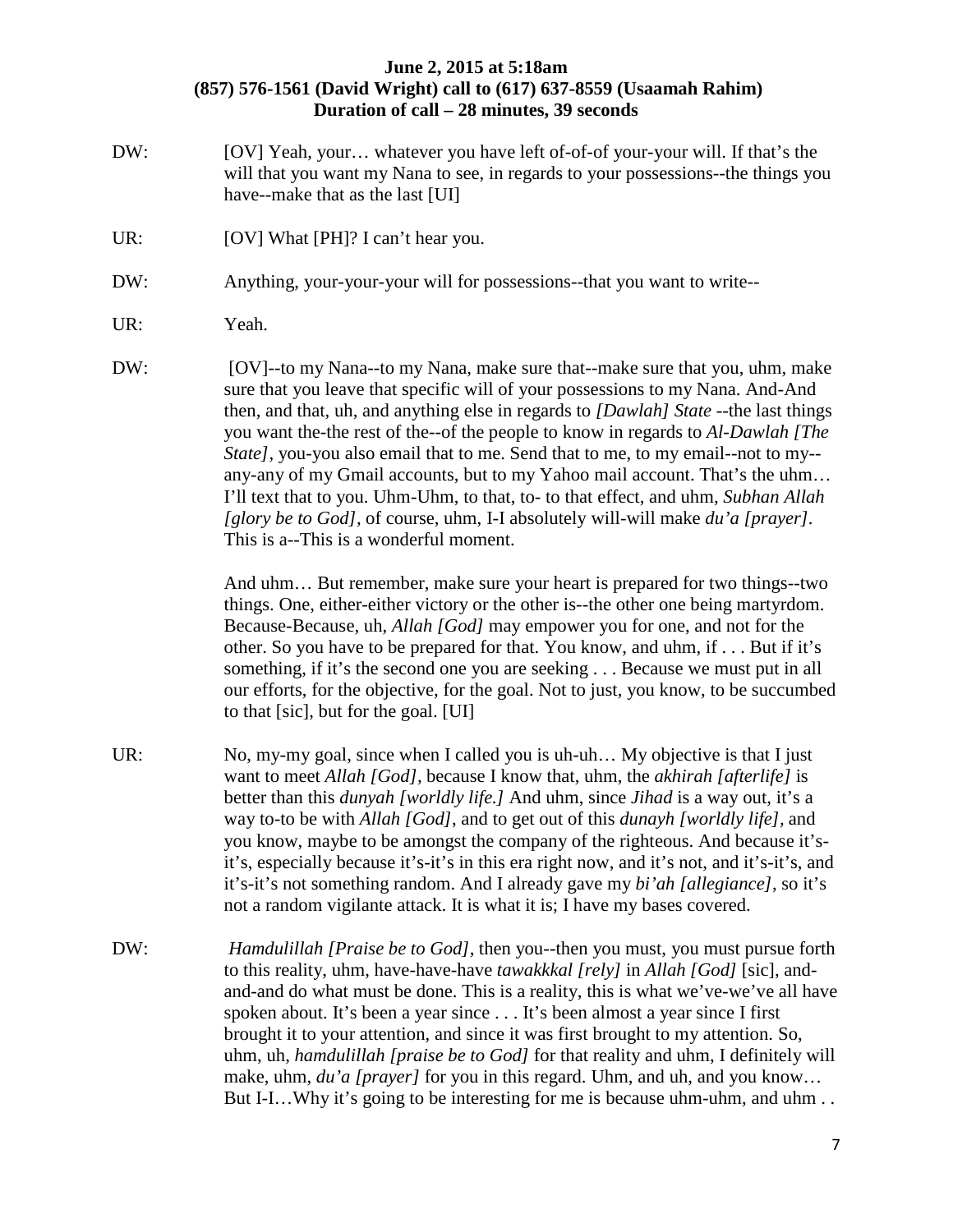. I'm gonna [sic] hear it and-and-and-and it's gonna [sic] make me smile, because I'm gonna [sic] hear it--I'm gonna [sic] hear it, and I'm gonna [sic] hear it also from the family. Because my mother as well as my Nana know that-that, uhm …They obviously know where our minds are at. And they also know that we've also been--as of just recently-- paying our trip up to, where we went. So it's going to be as if that thing is what drove it over the top. So I am going to hear the flack, but uh, it's ok, because I just do my--what I normally do. I smile and-and I say yes, the will of *Allah [God].* It's the reality. There is nothing that-that I can, that can be done about it. It's the reality, and uhm… So uh, you have that fire and I've seen it, and don't let nothing, don't let that… don't let nothing deter you from that. Nothing deterred--Nothing deterred [UI] from going where he wanted it. You know at first it was a thought, and then--and then *Allah [God]* called him to it, and the passion burned into him with fire, so-so much so that he would stay up for 12-13 hours before going to sleep, because he couldn't sleep, because he didn't want to be here. He couldn't--He couldn't sleep. He had to go, and like you said when you spoke to him, or you heard the message, you know, he sounded so happy, because it's like you were being called home. I know he's so happy, even if he--even if he didn't have a place to stay, and he was eating crumbs, he'd be happy. Even if he didn't have any shoes, he'd be happy, because that's all he expressed, was earning *Allah's [God's]* pleasure. And we've had same, similar conversations just as you and I are having right now.

You know, don't… nothing else--nothing else is-is more important--more important than *Allah [God]*. And uhm, and the fact that he called you to this reality at this current time then, that is--that is, uh that is his will. And uhm-uhm it's the will of *Allah [God],* by the way of the will of *Allah [God]*. And uhm, you know and uhm, in *Allah [God]* you have to believe--just put your trust. He is also- -He is also the faithful one and those who trust in *Allah [God]*, those who put their trust in *Allah [God]*, he promises them the-the reality. [UI] eyes purified, and the eyes purified, to which, to-to which is solely for the--for the--for the glory of *Allah [God]*, the glory of the *tawheed [monotheism],* the glory of *Bismillah [In the name of God]* and *[bi iznillah] [God's permission.]* Then *insha' Allah [God willing]* that will suffice you. And, uhm, *hamdulillah [Praise be to God], hamdulillah [Praise be to God], Allahu Akbar [God is* great*.]*

- UR: *Hamdulillah. [Praise be to God.]*
- DW: [OV] Very-Very wonderful, uhm . . . .
- UR: [OV] Ok, Dave.
- DW: Yeah but, I'm gonna let you--I'm gonna let you go, uhm… and also, uhm, yeah, uhm, uh, remain firm--remain firm, uhm . . . A question . . . If this--If this, if you said, today-today about your--about your work. So, does that mean--does that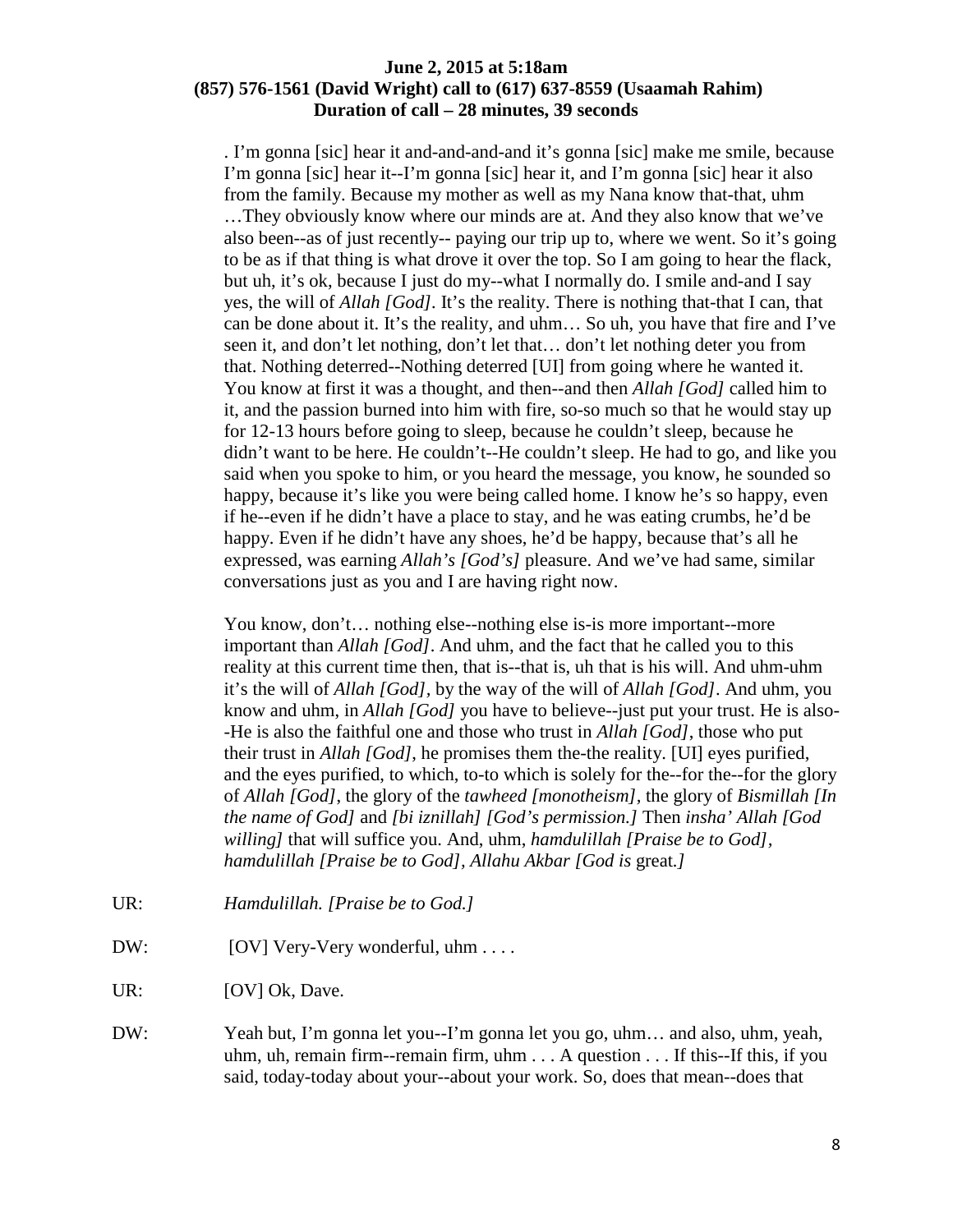mean that uhm, tomorrow *insha' Allah [God willing]* uhm*,* it's going to be any time throughout the day, or is there a specific time?

| UR: | It's gonna [sic] be random. It might even happen today, because, uhm I'm just<br>gonna [sic], I'm gonna [sic] pull it out, I'm gonna [sic] pull the money out.<br>Because where I'm going is the Citizens Bank, so I can just-I can just go there<br>and pull all my money out. And, uh, once I pull it out, uh, I'll probably finish my<br>day at work, just so nothing seems odd, and uhm                                                                                                                                                                                |
|-----|----------------------------------------------------------------------------------------------------------------------------------------------------------------------------------------------------------------------------------------------------------------------------------------------------------------------------------------------------------------------------------------------------------------------------------------------------------------------------------------------------------------------------------------------------------------------------|
| DW: | [OV] Oh-Oh, snap I just thought about something!                                                                                                                                                                                                                                                                                                                                                                                                                                                                                                                           |
| UR: | What's that?                                                                                                                                                                                                                                                                                                                                                                                                                                                                                                                                                               |
| DW: | I need to get a--I need to get a hold of those-those funds, because-because once<br>this thing hits the fan, I don't believe my and-and of course if [UI] what you're<br>looking for I don't believe my Nana will-will release that to me. Because, if<br>that happens then, they'll be like, "Well, what you are trying to do?" [UI]                                                                                                                                                                                                                                      |
| UR: | [OV] Well, probablyThis will, this-this will make things easier. Come to<br>Boston.                                                                                                                                                                                                                                                                                                                                                                                                                                                                                        |
| DW: | Yeah.                                                                                                                                                                                                                                                                                                                                                                                                                                                                                                                                                                      |
| UR: | And, uhm uh, just, uh, you know, just come into Boston--just come into<br>Boston, and, uh-uh just-just, uh, yeah, just come into Boston, and, uh, I'll give<br>you, uh we'll meet and I'll give you uh, the money. And then, after that I'll be<br>on my way, because that makes it easier for me, so that I don't have to come back<br>here and, uhm, I don't have to become distracted.                                                                                                                                                                                  |
| DW: | Got ya'--Got ya'.                                                                                                                                                                                                                                                                                                                                                                                                                                                                                                                                                          |
| UR: | [OV] So it's easier, because I--because I-I don't, I don't think that, uhm, that I'm<br>gonna [sic] even maybe even give it another day, because I-I don't, uhnot<br>after this morning, I'm not gonna [sic] give it another day. It's, uhm to-to<br>neglect something that <i>Allah [God]</i> has placed into my heart this morning, and to<br>put if off another day--when I can just do it now--it doesn't make any sense to me,<br>and I-I feel that-that-that it, that-that firmness of intent will be taken from me, and<br>I don't want to miss it while I have it. |
| DW: | Understood, uhm, make sure also, very important, make sure that the moment you<br>decide to, make sure that you delete--you delete me, that you delete uh, you delete<br>me from your phone or you break it apart and throw it down--                                                                                                                                                                                                                                                                                                                                      |
| UR: | Yeah.                                                                                                                                                                                                                                                                                                                                                                                                                                                                                                                                                                      |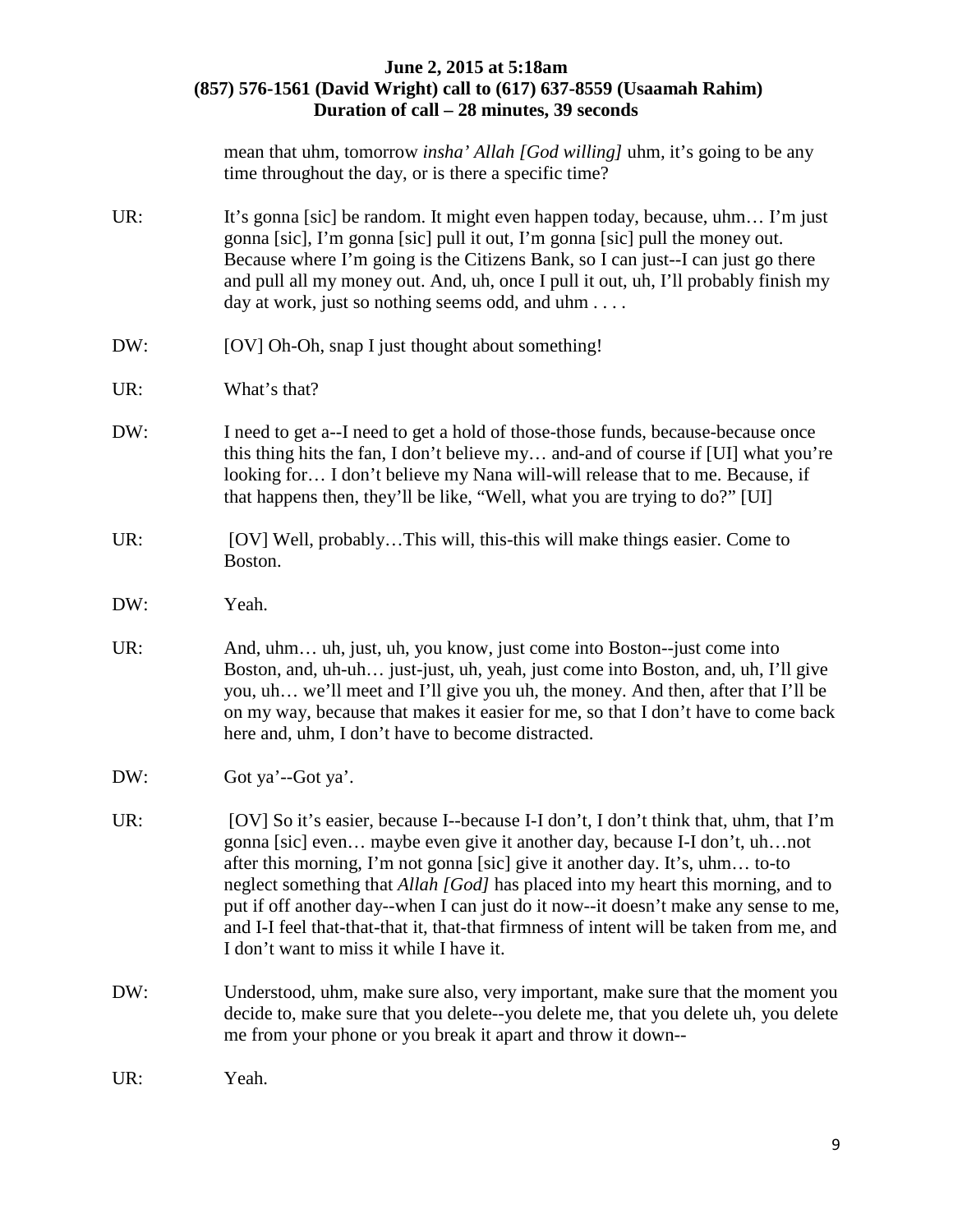- DW: [OV]--in the trash. Get rid of it, before it even gets . . . I mean, completely destroy it, because--
- UR: [OV] I will.
- DW: [OV]--at the scene, at the scene, the CSI will be looking for that particular thing and if anyone sees you dump it, they'll be looking for that particular thing. So it's important that you get rid of that. You know, the day [PH], the time you're gonna do it, you get rid of it way before you even reach your destination, you-you get rid of it.
- UR: Yeah.
- DW: [OV] You get rid of it. Uhm-Uhm... because, um, yeah... um, and that's that, *hamdulillah [praise be to God.]* So uh—So uh… so that's that. If-If there is anything that you-you need to request, uhm, I don't know when I'm able to get the car again, uhm, probably tonight *insha' Allah [God willing]*, when my mom gets off of work. And she'll give the car to me.
- UR: [OV] What you should do, is don't even worry about the car, just come by public transit and--
- DW: Uh, I, don't have any--
- UR: [OV]--and meet me--
- DW: [OV]--money, I'm broke.
- UR: Oh, you don't--you don't have a bus pass.
- DW: My mother [UI] just gave me her last money for the--for the car- for the pass for me to go see Leo. She doesn't get paid until Thursday [noise]. So just give, if you want to just leave it with my Nana. But, um, again, like I said, I don't think she's going to give it to me after that, because it's going to be like a situation where, it's like, you know, "How could you let him? Why did you do this?" [noise] And you know it's going to be that type of situation so, uhm you know, um yeah so that'sthat's pretty much it. That's pretty much it [noise]. Uhm, yeah so, you know where you work today? You work in East Boston today?
- UR: What happened?
- DW: You work in East Boston today?
- UR: No.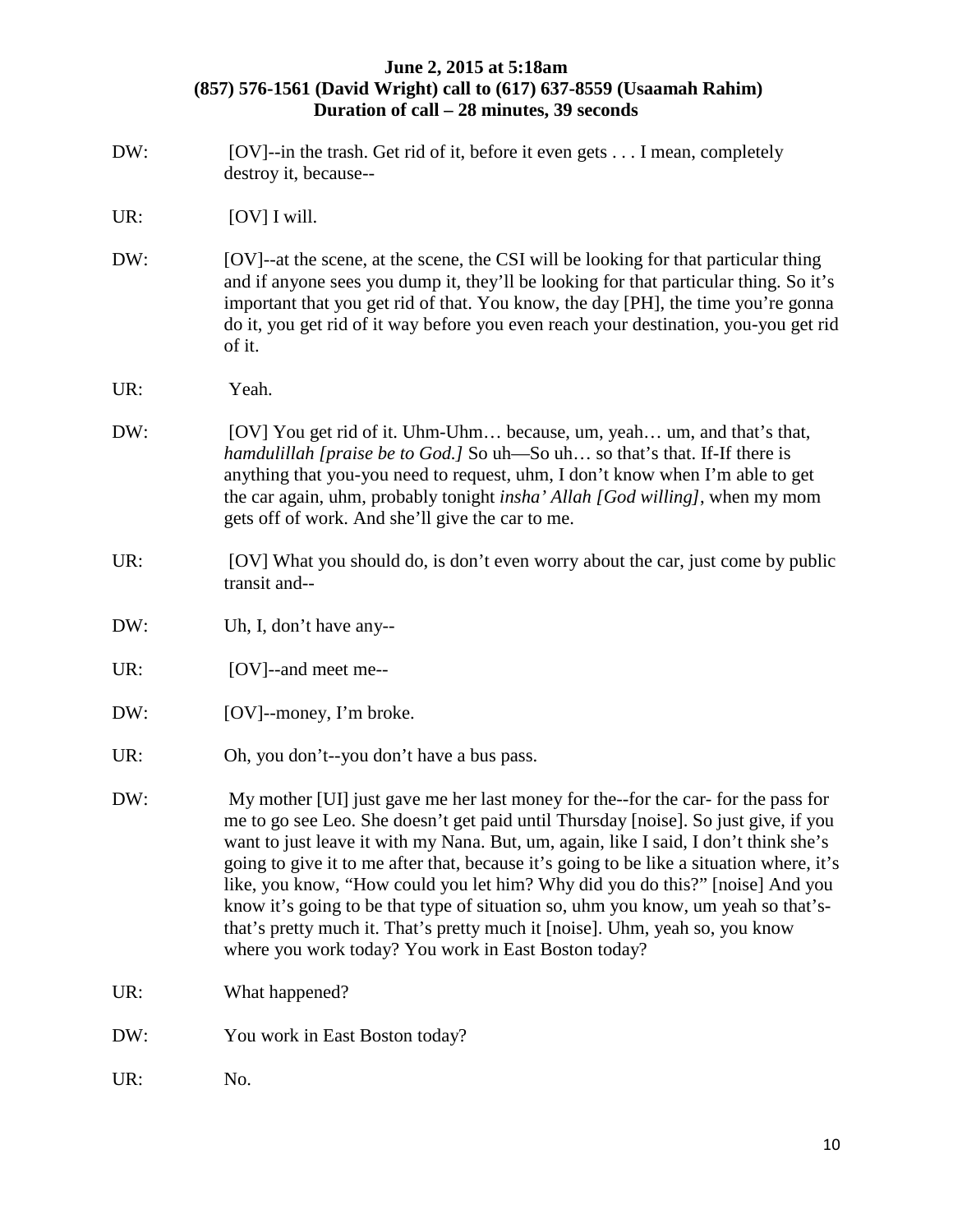- DW: Oh, okay.
- UR: I'm working in, uh Dudley Street.
- DW: [noise] Ok, well I just.. I… what I say… again, uhm… it's up to you--whatever you want to do, it's uhm, it's up--it's up to you. It's completely, um, completely it's up to you--what you want to do. Uhm, it's-it's that [UI] *insha' Allah [God willing.]* Because, *Allah*, *Allah [God, God]* is uh you know, uhm, whatever you intend on doing, you know, it's up to you--in regards to money. Whatever plan you got, I'm with it--whatever you are trying to get into. Just let me know and we'll get it going, we'll get it going that way, *insha' Allah [God willing.]* So, uhm, yeah, uhm that's it. And, uhm that's it. But again, uhm, this-this is a wonderful interesting day. It's pouring rain out for hours. Last night--
- UR: [OV] How's it been?
- DW: It's been raining heavily since 11 last night, ten last night, it's pouring. It's still raining right now. It's pouring out right now. Uhm, no, and, uh… *Hamdulillah [Praise be to God]*, *hamdulillah [Praise be to God]* for that. Uhm--
- UR: [OV] You know what I'm just going to do?
- DW: What's that? Hum? What's that? Hello? Hello--
- UR: [OV] I'm just, uh... hello.
- DW: Yeah, I'm here. [sigh] What have you decided? What are you going to do? Huh?
- UR: I just won't go into work today. I'll go--I'll go to you; I'll bring the money to you and, uhm, your address again is-is what? [noise]
- DW: 208 Linden Street, apartment four.
- UR: I'll call you when I'm outside.
- DW: Okay, *insha' Allah [God willing.]*
- UR: Ok, sir, uhm, [sigh] I'm getting ready now and, uhm, I'll call you when I'm outside.
- DW: Okay then my beauty.
- UR: Okay.
- DW: Alright*, al-salam 'alaykum [Peace be upon you.]*